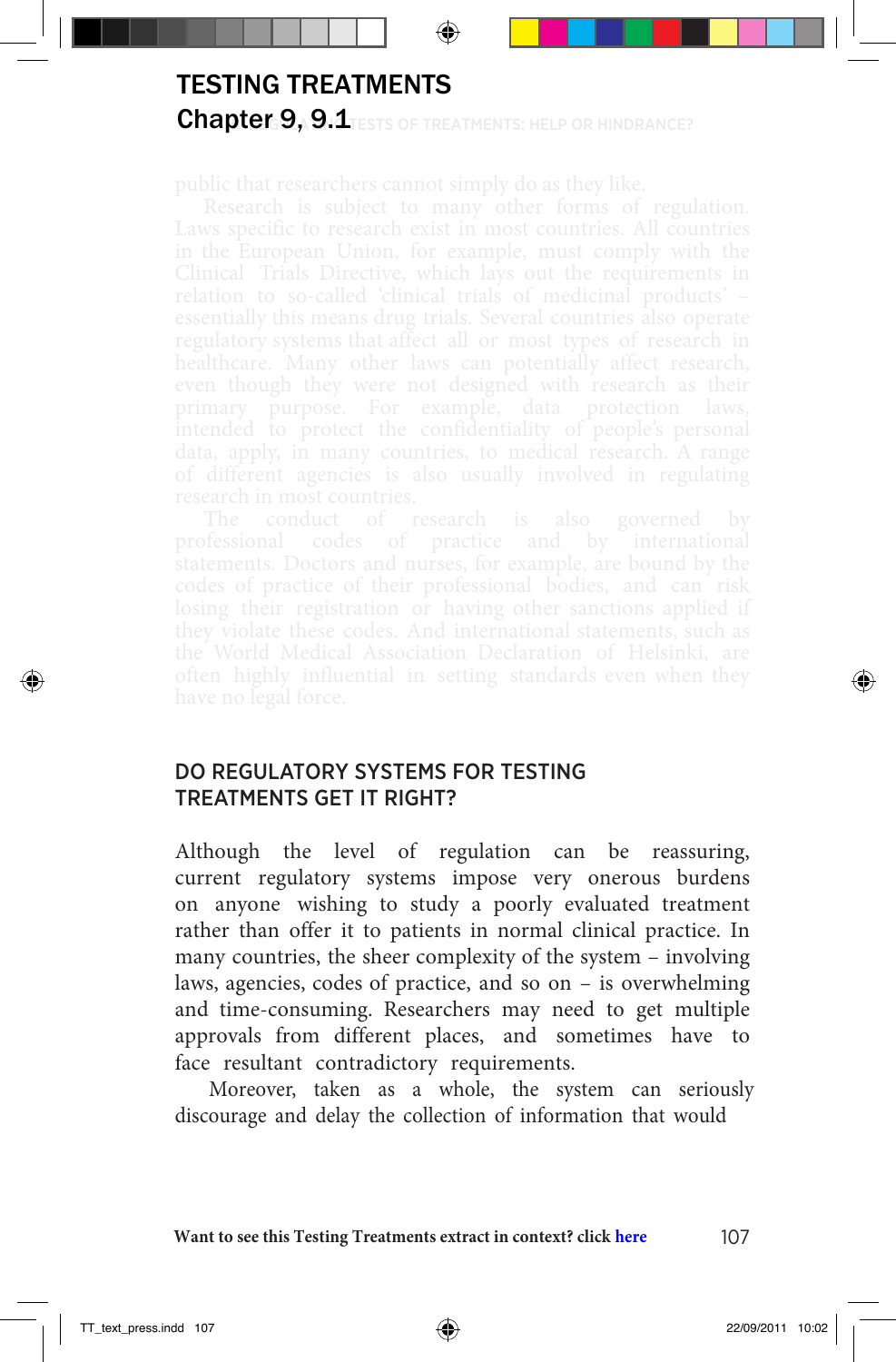## **IN AN IDEAL WORLD**

'In an ideal world, wherever possible, we could be gathering anonymised outcome data and comparing this against medication history, making exceptions only for those who put their anxieties about privacy above the lives of others . . . In an ideal world, wherever a patient is given any treatment, and there is genuine uncertainty about which treatment is best, they would be simply and efficiently randomised to one treatment, and their progress monitored. In an ideal world, these notions would be so routinely embedded in our notion of what healthcare looks like that no patient would be bothered by it.'

Goldacre B. Pharmaco-epidemiology would be fascinating enough even if society didn't manage it really really badly. *The Guardian*, 17 July 2010. Available online: www.badscience.net/2010/07/pharmaco-epidemiologywould-be-fascinating-enough-even-if-society-didnt-manage-it-reallyreally-badly

make healthcare safer for everyone. For example, data protection laws and codes of practice on confidentiality, although introduced with the best of intentions, have made it extremely difficult for researchers to collect routine data from medical records that may help to pinpoint treatment side-effects. And for researchers planning clinical trials, it can take several years to get from a trial idea to recruiting the first patient, and even then recruitment to trials can be slowed by regulatory requirements. But while researchers try to get studies through the system, people suffer unnecessarily and lives are being lost.

In practice, what this means is that clinicians can give unproven treatments to patients, as long as patients consent, if therapies are given within the context of 'routine' clinical practice. By contrast, conducting any study of the same treatments to evaluate them properly would involve going through the protracted regulatory process. So clinicians are discouraged from assessing treatments fairly, and instead can continue to prescribe treatments without committing to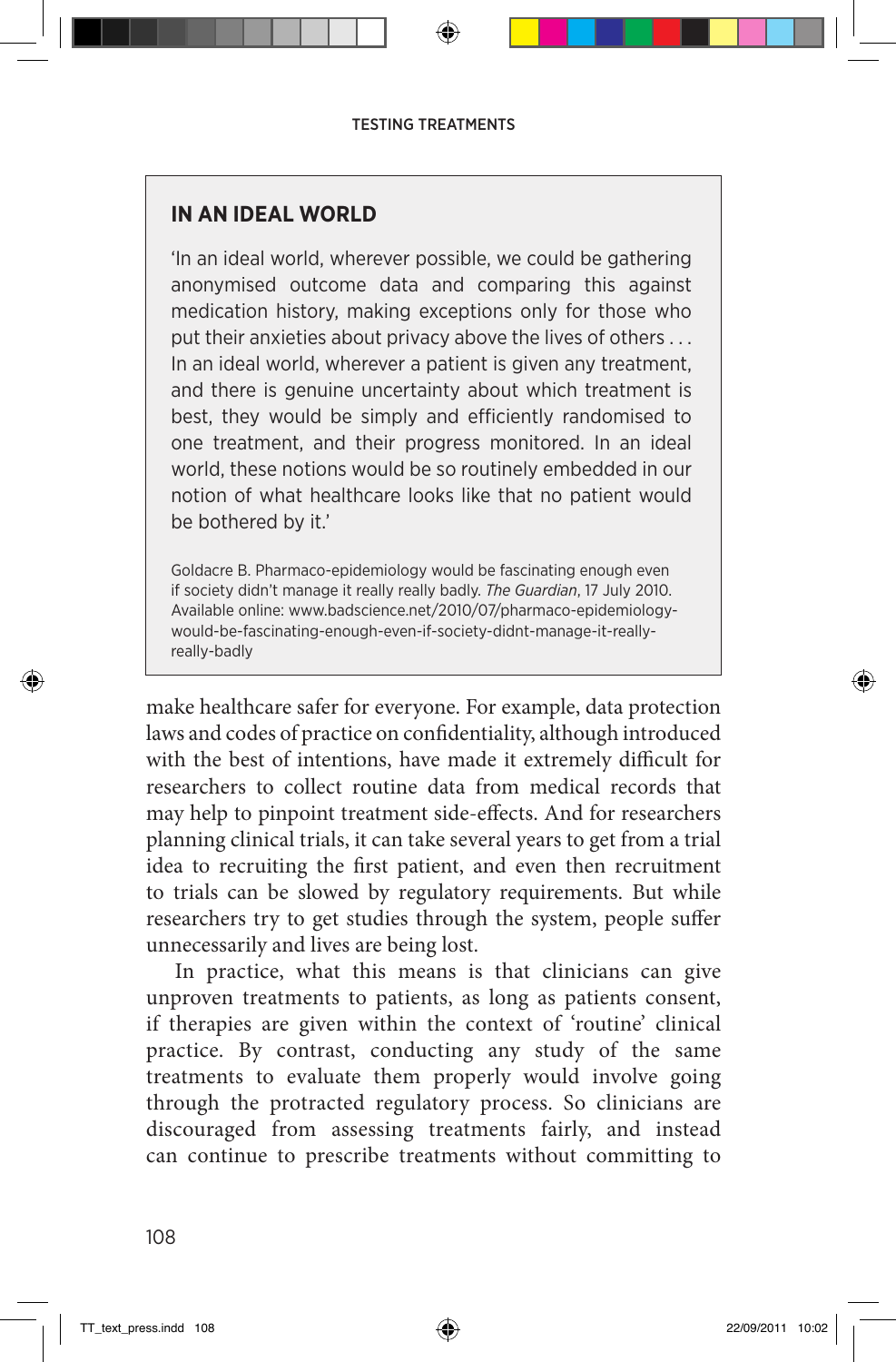## **BIASED ETHICS**

'If a clinician tries a new therapy with the idea of studying it carefully, evaluating outcomes, and publishing the results, he or she is doing research. The subjects [sic] of such research are thought to be in need of special protection. The protocol must be reviewed by an Institutional Review Board (IRB) [equivalent to a research ethics committee in Europe]. The informed consent form will be carefully scrutinised and the research may be forbidden. On the other hand, a clinician may try this new therapy without any intention of studying it, merely because he believes it will benefit his patients. In that situation, trying the new therapy is not research, the trial does not need IRB approval, and consent may be obtained in a manner governed only by the risk of malpractice litigation.

It would seem that the patients in the second situation (non research) are at much higher risk than are the patients in the first situation (being part of formal clinical research). Furthermore, the physician in the first situation seems more ethically admirable. The physician in the first situation is evaluating the therapy, whereas the physician in the second situation is using the therapy based on his or her imperfect hunches. Nevertheless, because ethical codes that seek to protect patients focus on the goal of creating generalizable knowledge, they regulate the responsible investigator but not the irresponsible adventurer.'

Lantos J. Ethical issues – how can we distinguish clinical research from innovative therapy? *American Journal of Pediatric Hematology/Oncology*  1994;16:72-75.

addressing any uncertainty about them (see Chapter 5).

The regulatory system for research, in its preoccupation with risk and protecting potential research participants, has become over-protective and overlooks the fact that patients and the public are increasingly involved as partners in the research process (see Chapter 11). However, there is one encouraging note. Research regulators are beginning to acknowledge that